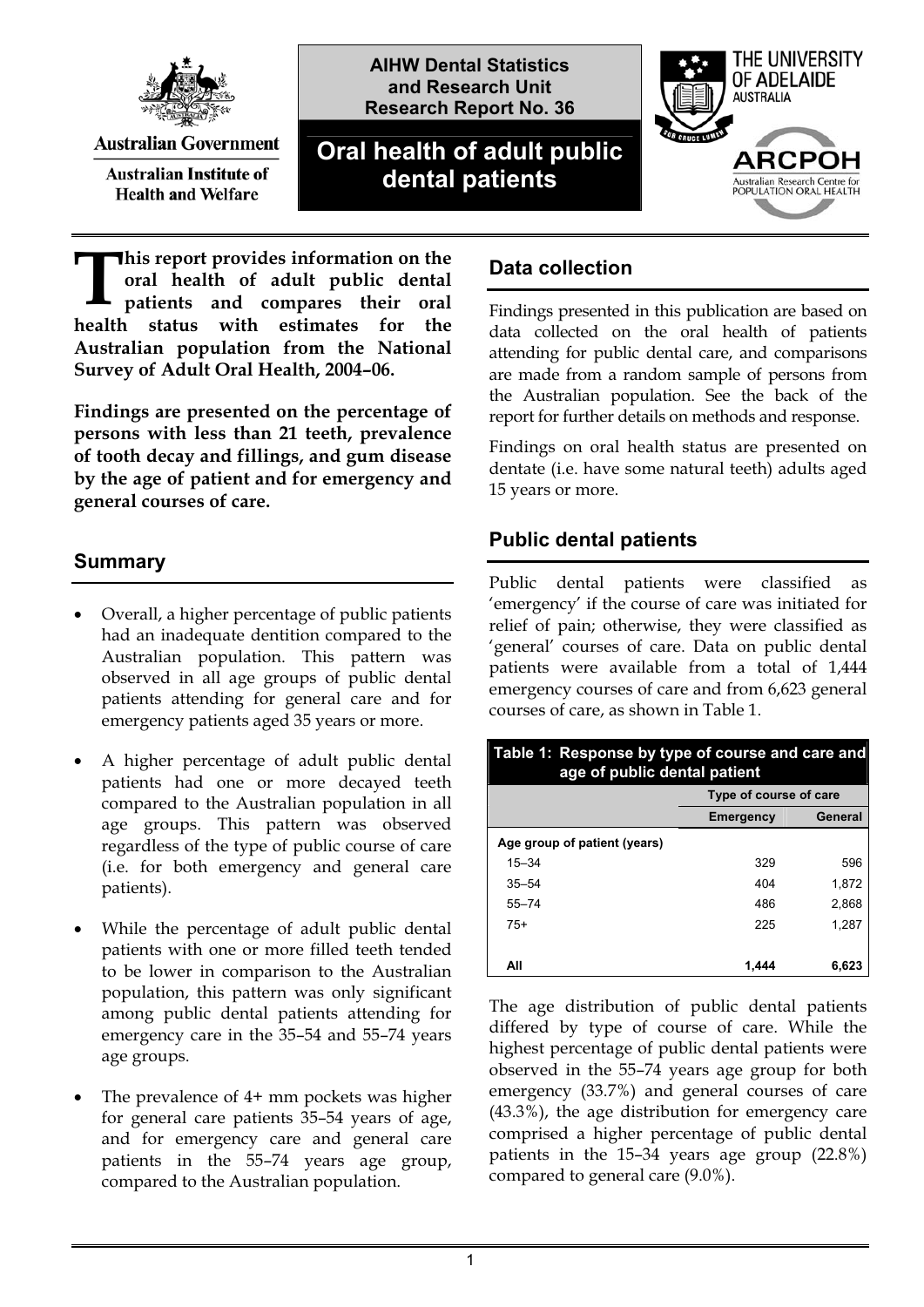#### **Inadequate dentition**

While the loss of all teeth is a fundamental indicator of dental impairment, having less than 21 teeth has been used as an indicator of an inadequate dentition among those with some or all of their own natural teeth. The percentage of persons with less than 21 teeth is presented in Figure 1.

The percentage of persons with less than 21 teeth increased across successively older age groups for both emergency and general care public patients, and for the Australian population.

With the exception of the youngest age group, there was a tendency for a higher percentage of emergency care patients to have less than 21 teeth compared to general care patients, but this was only marked in the 55–74 and 75+ years age groups.



In general, a higher percentage of public dental patients tended to have less than 21 teeth compared to the Australian population. This pattern was observed consistently across all age groups for general care patients, and in all age groups 35–54 years and older for emergency care patients.

## **Dental decay**

The dental decay process involves acid produced by bacteria dissolving the hard mineral structure of the tooth, and can result in a cavity in the crown of the tooth. The prevalence of dental decay is presented as the percentage of persons with one or more decayed teeth (Figure 2).

The percentage of persons with one or more decayed teeth tended to peak in younger adult age groups for public dental patients attending for emergency or general care, and for the Australian population.

There was little difference in the percentage of public patients with decayed teeth by type of public course of care except for a higher percentage of emergency patients with decayed teeth in the 35–54 years age group.

A higher percentage of adult public dental patients had one or more decayed teeth compared to the Australian population in all age groups regardless of the type of public course of care.



## **Restored teeth**

Fillings provided to restore decayed teeth are a measure of dental decay experience and an indicator of access to dental services and treatment patterns. The percentage of persons with one or more filled teeth is presented in Figure 3.

tended to be lower in the youngest adult age While the percentage of persons with filled teeth group, this variation was not pronounced. However, there was a consistent difference by type of course of care, with a higher percentage of general care patients with one or more fillings compared to public patients attending for emergency care.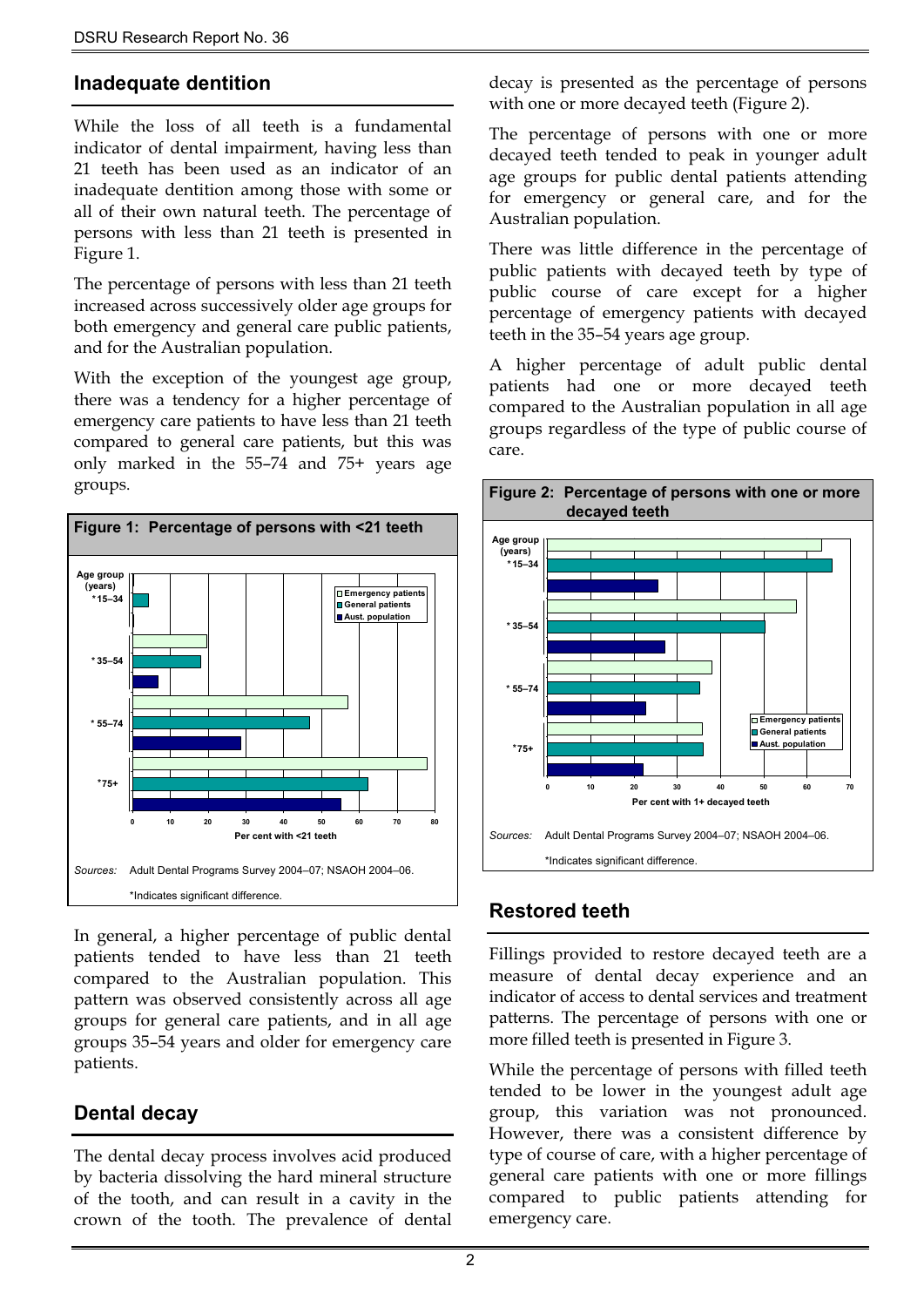The percentage of public dental patients with filled teeth tended to be lower than the Australian population, but this pattern was only significant among public patients attending for emergency care in the 35–54 and 55–74 years age groups.



# **Gum disease**

Periodontal or gum disease can be measured by the prevalence of deep periodontal pockets defined as pockets 4 mm or more in depth. The depth of the periodontal pocket, measured in millimetres using a periodontal probe, is an indication of the severity of the destructive process of the tooth-supporting periodontal tissues. The percentage of persons with pockets of 4 mm or more is presented in Figure 4.



In general, the prevalence of periodontal pockets of 4 mm or more was lower in the youngest age group compared to older age groups.

There was little variation in the percentage of persons with periodontal pockets of 4 mm or more by type of public course of care except for a lower prevalence observed among emergency compared to general care patients in the youngest age group.

The prevalence of periodontal pockets of 4 mm or more was higher for general care patients 35–54 years of age, and for emergency care and general care patients in the 55–74 years age group, compared to the Australian population.

## **Discussion**

Data were presented on public dental patients findings may be attributable to differences in the geographic scope of the two studies, with data restricted to the same two states from which the patient data was drawn. and comparisons made with the Australian population. However, some of the variation in from public dental patients coming from two Australian states while the population data were drawn from all Australian states and territories. Further analysis showed that the main findings were similar when using the population data

population-based survey. Data on adult public dental patients were drawn from a patient-based survey and hence comprised persons who had made recent dental visits, while the population In addition, interpretation of comparisons between public dental patients and the Australian population needs to consider that one data source was a patient-based survey and the other a **(years)** data included persons who had made recent dental visits as well persons who had not made recent dental visits.

# **Conclusions**

Public dental patients had a higher prevalence of an inadequate dentition, presence of decayed teeth and periodontal pockets compared to the Australian population.

These findings suggest that this low-income group suffers from a disadvantage in oral health status related to their lower socioeconomic status and barriers to accessing dental services.